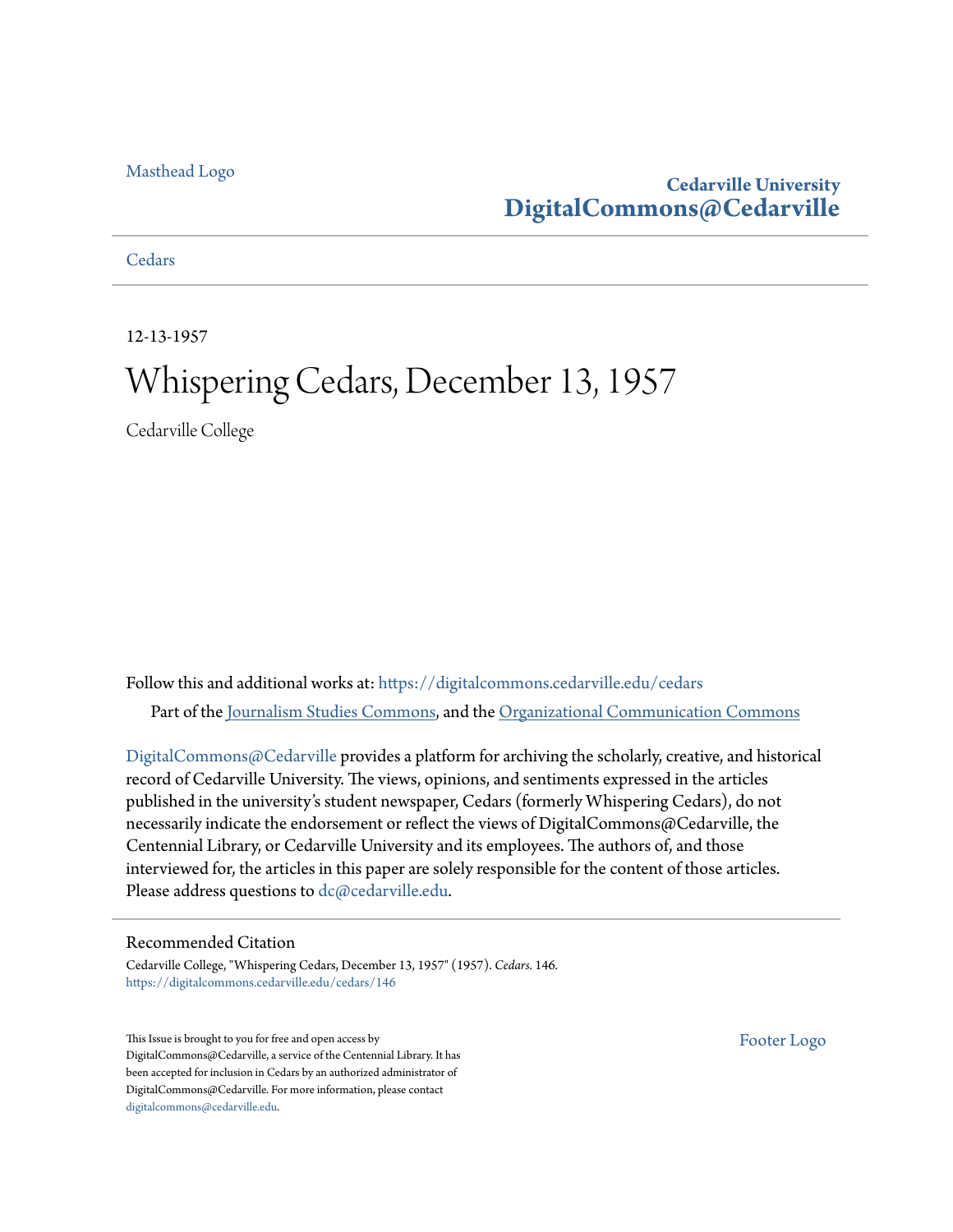# 

CEDARVILLE COLLEGE LIBRARY

A Weskly Student furioution From Cedarwille College . Norg II. Friday, December 13, 1957 No, 9

### EHISPERING CEDARS INTERVIEW REV. AND MRS. LOCKERBIE

From the First Baptist Church in Buffalo, N. York, In September, Rev. Lockerbie and his wife c a m e to become our field directors, They now live an Cedarville on Bridge Street. The Lockerbies mave two children, one

 $\cdot$  oy and one girl. Their aughter is in Brooklyn, ". Y. where she is completing her Nurses! Training it Methodist Hospital. Their son is teaching at the Stony Brook High School on Long Island. He has a choir and teaches English.

Mrs. Lockerbie, because<br>of her husband's long absences for long periods of time, will soon go to live with her daughter in Brooklyn.

Finally with his family taken care of, we will turn to Rev. Lockerbie. Rev. Lockerbie has held meetings promoting our school in all the neighboring states, Michigan. Illinois, New York, and Pennsylvania. His mee... ings have been well ttended and the in- $\cdot$  (Con't. on page ).

CONCERT TO BE GIVEN THURS. BY COLLEGE CHAPEL CHOIR THEME IS BIRTH OF CHRIST

On Thursday evening, December 19, the Cedarville College Chapel choir, under the direction of William P. Ambrose, will present its annual Christmas Concert. The program will be held in the college chapel<sub>20</sub>

The program, centered around a narration of the story of Christ's hirth, will include suc' vurbout as "Let Carols" Lately We Watk the "Hallelu; Arris." It will then in her such carely 24" 111 at Eight," "Away in  $\alpha \le \arg\!\varpi_j^{-n}$  and  $\mathbb{R}^n$  ,  $\mathbb{R}^n$  ,  $\mathbb{R}^n$  ,  $\mathbb{R}^n$  ,  $\mathbb{R}^n$ 

" . . drration will be that by Mr. Glenn with  $\mathcal{F}_{\mathcal{A}}$ (Conit on page  $F$ ).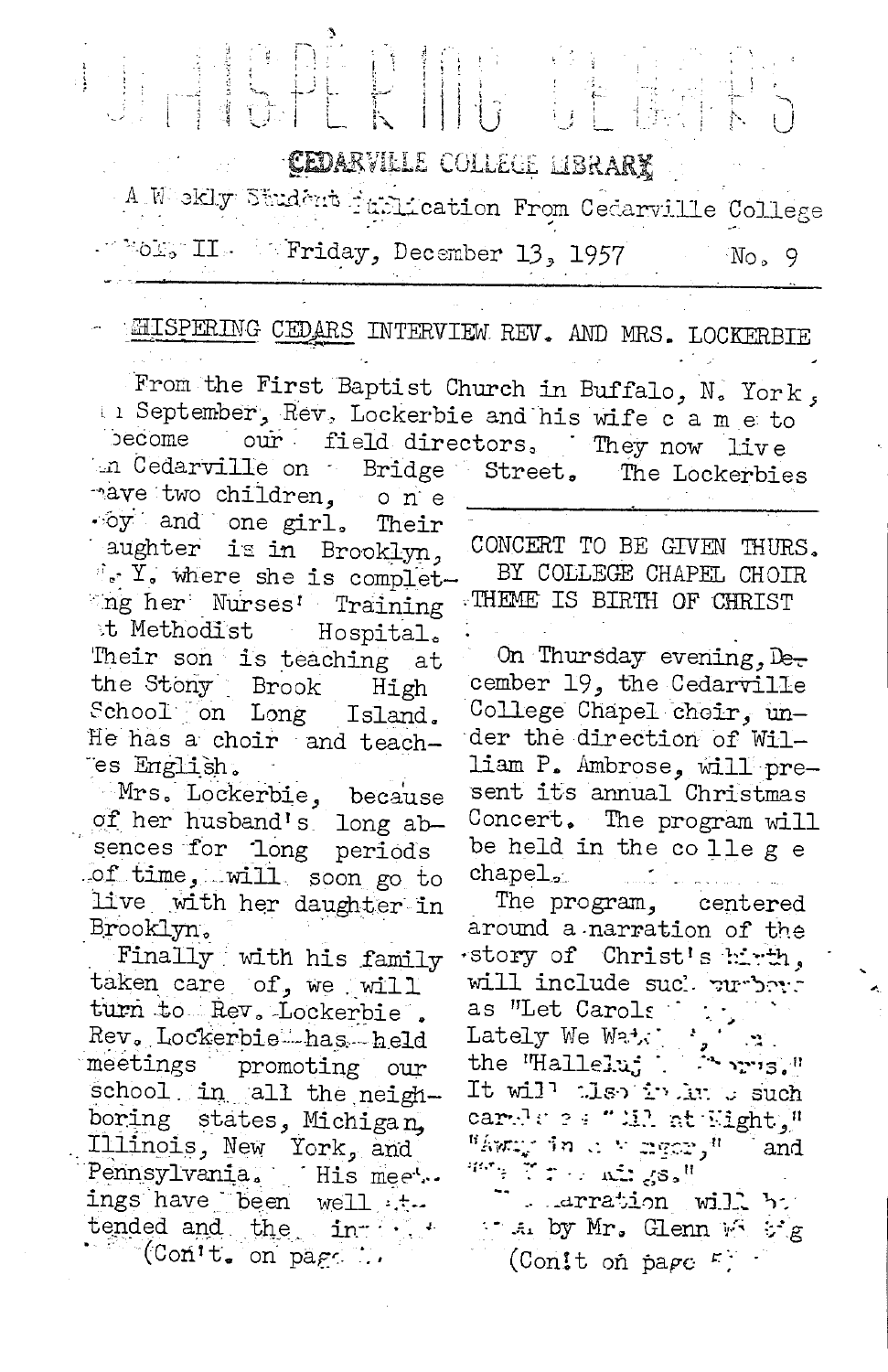#### THE EYES OF THE WORLD ARE TURNED UPON YOU

To judge a person by his dress, mannerisms and social aptitude is not an accurate practice. However we are forced to admit that evaluating a. person by outward appearance constantly occurs. By such evaluation one not only judges the personality of another, but he also forms an opinion of the other's belief, association, and ideals. We cannot overlook this attitude simply because we claim that it is not an exact method of evaluation. We must face it! We must arouse ourselves to recognize that our Christianity is appraised by others through our appearance.

There has been a despe- $(Con<sup>t</sup> on page 5)$ 

#### WHISPERING CEDARS STAFF

Ruth Yost. . . . . Editor Esther Chesebro Asst. Ed. Fred Brooks Alberta Carr Keith Collett Carolyn Hale Bob Humphreys Ruth Himsel.. Dave Matson  $\sim$  7 Cliff Miller Sandra Millikin Hublall Sookram Mr. Wittig. . . . Advisor

#### **GIFTS**

A "gift." That is certainly a common expres sion. Many and varieu are the kinds, however. Some gifts are given with express purpose the ುf receiving a gift in return. This undoubtedly will happen many times this Christmas. Another type of gift is the "have to" kind when a gift is received which necessitates a return gift. This, too, will occur this "holiday season." Then there is a third kind which desires to honor the person to whom the gift is given. The gifts of the wisemen were for the purpose of honoring the Son of God.  $No$ tice the corruption and degeneration that has taken place. The gifts were to Christ for His honor while today the Christmas gifts which are supposed to have their origin in this account are given to friends for kindred purposes.

A distinct and different gift from all of these is the "free gift" of Romans 5:15 which has no strings attached. This gift flows from the heart of Divine Love and is based purely on His Sovereign grace.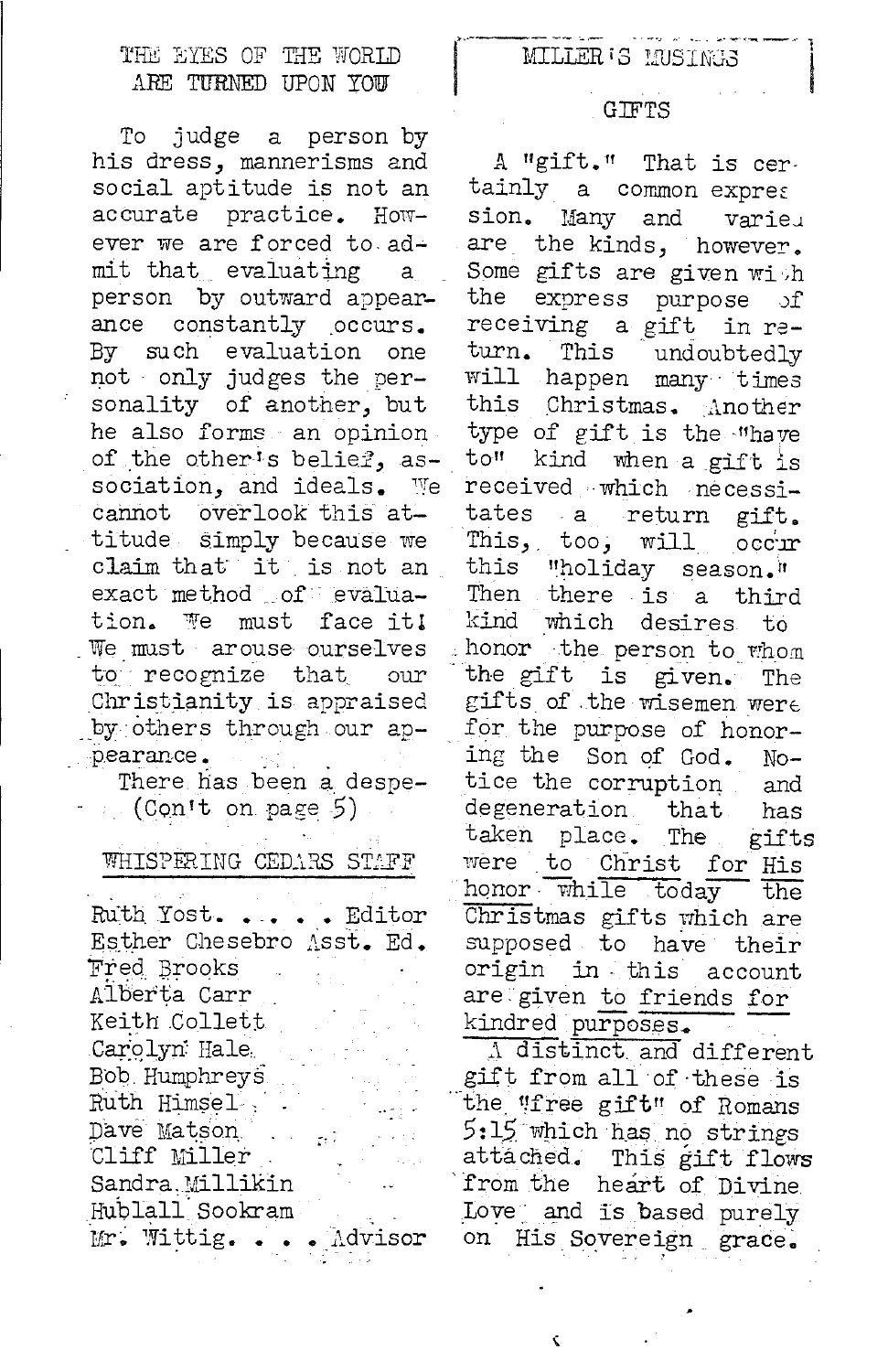in Science, returns to Wyland, converted the East Thomson, a graduate of the Ad Building into an<br>Cedarville College, re- Andio-Visual aid room. This turned this year to the room was darkened to make student but as a profes-<br>Just recently new imsor: In Mr. Thomson's absence from the school Seventy-one theater seats.<br>he became a husband and a have been installed to prowife is the former Virwhile is the former vir- ers. The projector has<br>ginia Starr. The Thom- born placed on an olograf ginia Starr. The Thom- been placed on an elevated<br>sons have a son s'e v e n platform in the rear of sons have a son see v e n platform in the rear of<br>months old, whom they the room so that the light

darville Mr. Thomson at<br>tended Fenn College for one year and then received room for film storage.<br>his B.S. degree from Contemplated future his B. S. degree from Contemplated future im-<br>Cedarville College is nearements include a new Cedarville College· i n provements include. a new 1956. Mr. Thomson, while· electrical receptacle to dent of the student coun cil, participated i n coustical purposes. baseball and basketball. Also, in the way of christian service, he sang in the choir and· in · the school quartet.

In the coming . months Mr. Thomson will be working.on his M. S. in Zoology.

May Mr. Thomson's coming back to his alma mater strengthen the school's testimony for our Lord and Savior, Jesus Christ.

#### LMPROVEMENTS MADE IN  $\therefore$  AUDIO-VISUAL AID ROOM.

Last year some energetic Dale Thomson, Professor faculty members. namely Mr.<br>in Science, returns to Warland converted the East school to  $i$  teach. Mr. room of the third floor in Cedarville College, re- Audio-Visual aid room. This<br>turned this year to the room was darkened to make it possible to show films.

 $b^3$  ab-<br>school seventy-one thester seats ne became a husband and a have been installed to pro-<br>father. Mr. Thomson's suide comfont for the view vide comfort for the viewmonths old, whom they the room so that the light<br>call "Scotty." of the projector will not LI SCOTTy. "<br>Before coming to Ce interfere with the vision ng to Ce- interfere with the vision<br>Thomson at- of the students The F of the students. T h e y placed a cabinet  $\;$  in the

be placed in the back  $\circ$  f the room and curtains for

BEAT BLUFTON

 $GIFTS - - -$ 

· (Con\_t t from page 2)

This gift is no less than Jesus Christ. The Son of God became the Son of Man that the sons.of· me n might become the sons of God. Have you thanked God for this "unspeakable gift" today?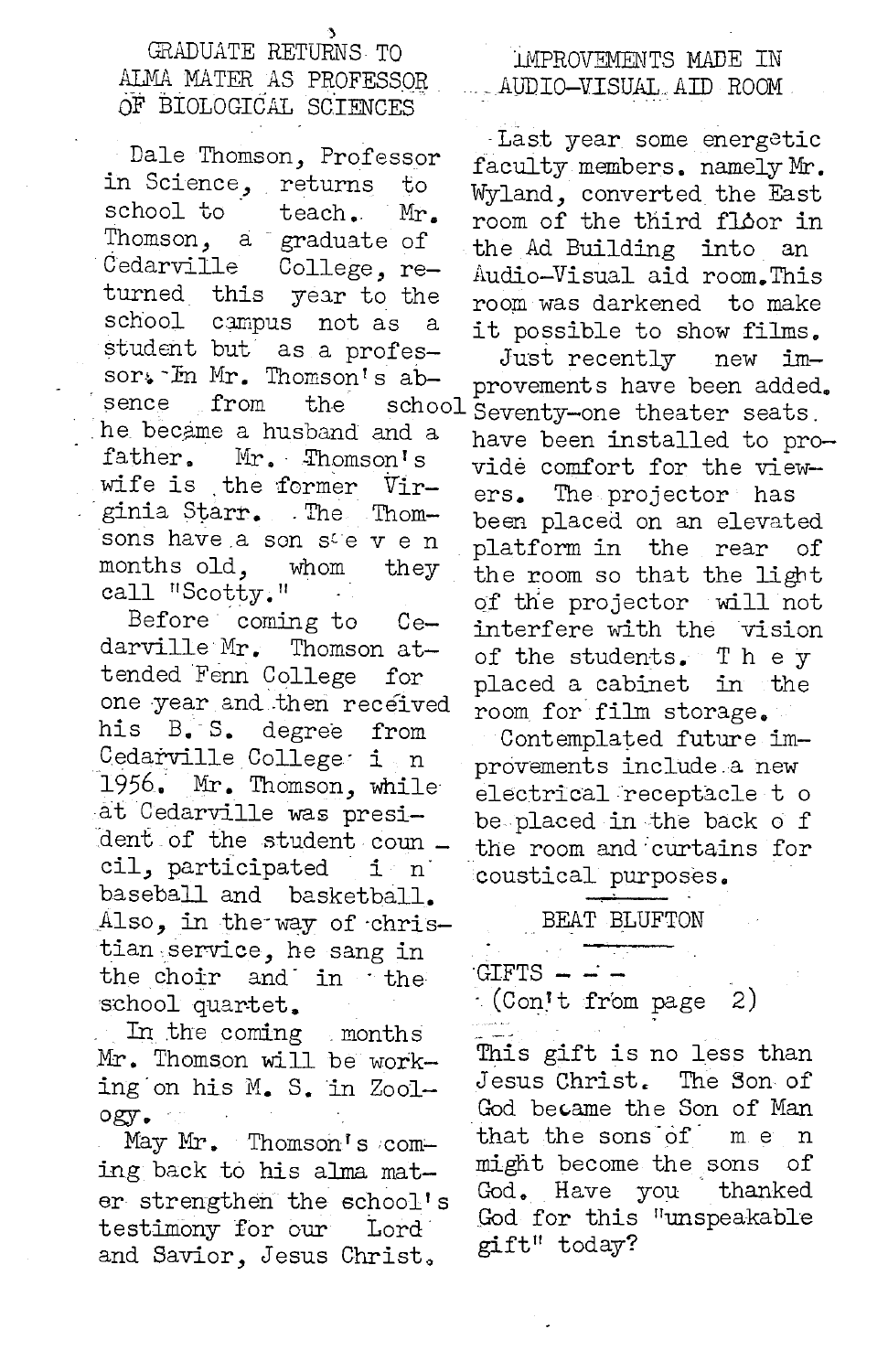Tuesday ------ The Christmas Formal and play will be held in the Cedarville High School Audiforium at  $6:30 P.M.$ 

Thursday--The Chapel Choir will give a Christmas program of music in the Chapel at 7:30 P.M.

The evening will close with Christmas Caroling to homes in the community.

THE HOW TO STUDY (Con't from last issue)

Be careful of their insidious propaganda! Cramming is clearly the only sensible way to study. But beware! Even cramming can be overdone. When you cram, be sure you are good and relaxed. Before you start, eat a hearty dinner. Then get a date and go out and eat another hearty dinner. Enjoy the peaceful pleasure it affords and don't go home till you're properly relaxed.

Once at home, stay relaxed. Do not, however,<br>fall asleep. This is too relaxed. To insure wakefulness, choose a chair that is not too comfortable, e.g., a chair with nails pointing up through the seat. But now you need light. Use a candle: its cheaper than electriity.

Read your textbook in a slow, relaxed manner. Do not underline because it reduces the resale value of the book. Always keep your books in prime resale condition for you never know when you'll need getaway money.

As you read, no doubt you will come across many things you don't under-<br>stand, but don't panic.<br>Relax: Remove reallus,<br>or go cut and catch some you don't undernight crawlers.

Relaxi. Mvol. Enjoyla Remember - any number of people have bachelor's degrees, but only a precious few have poise!

#### \*\*\*\*\*\*\*\*\*\*\*

LOCKERBIE---

(Con't from page 1)

and effects have been excellent. He sees young people come to Christ and rededicate their lives to Future service for the Lord. Right now he is in Elton N.Y. holding meetings. At the close of February Rev. Lockerbie will go to the west-coast in the states of Califormia, Washington, and .Idaho until April.

Let's pray that the Lord will abundantly pro--vide for and bless hev. Lockerbie as he serves Him in this capacity ...  $\Omega_{\rm eff} \sim 10^{10}$ 

 $\lambda_{\rm{max}}$  and  $\lambda_{\rm{max}}$ 

¢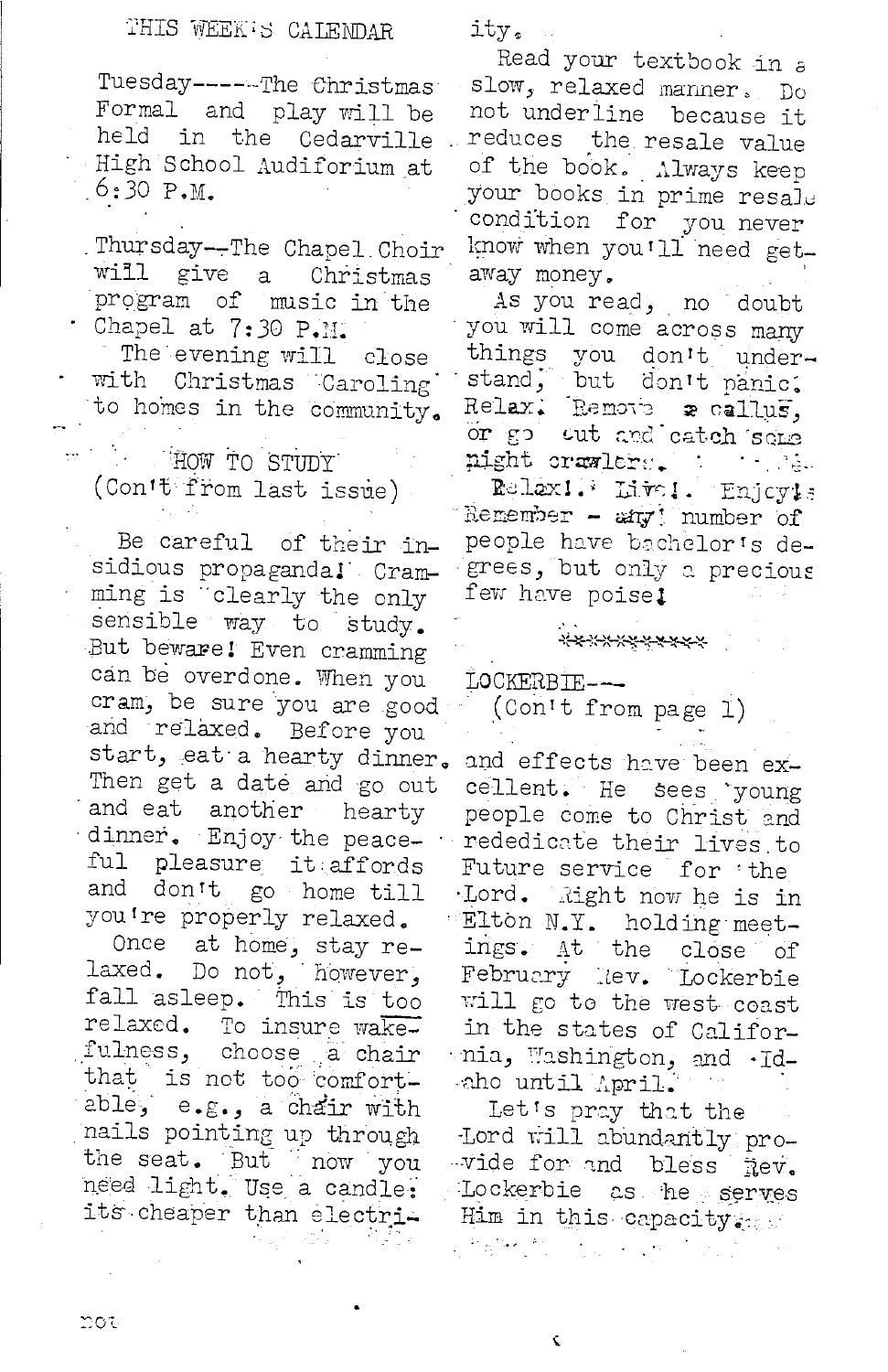EYES OF THE WORLD  $(Con<sup>1</sup> t. from page 2).$ 

ate failure on our part when a person who is dressed untidily, distastefully and unstylishly can be earmarked as a in orthodox Christianity.

Poverty can be an e xcuse for occasion a 11 y wearing out~of-date a pparel. But, habitualun-<br>cleanliness and untidicleanliness and ness is unexcusable under any circumstance.

Therefore let us make the art of gcod appearance a vital aspect of our,college career, for all our newly acquired intelligence and our inward spirituality m a y come to nought before the scrutinizing eye of the world if we fail in this point.

> CHOIR CONCERT - $(Con't, from page 1)$

with the assistance of several male members of the choir.

The public is cordially invited to attend.

#### GOOD FOR A LAUGH

George Gobel: "My father told me that every musician has a girl,but only the guitar player<br>has his pick."

CAMPUS WHISPERS We heard . .

that Paul Van Kleek likes the student center a t Ohio Northern.

that John Entner was lonesome at the game Tuesday night. We wonder why.

that the Girls' holds a special attraction for Morrie. so, Lucy? Dorm Think

that Jerry Thorn ton thinks that it <sup>is</sup>is sheep shearing time.

that Bob Self enjoyed himself on the bus Tuesday night.

that the safe cracking was an inside job. I <sup>s</sup> that right Phyllis D?

that Mr. Turnbull's desk just cannot be kept clean.

PRAY FOR OUR SCHOOL

SELF LEADS JUNIOR VARSITY

The J.V.<sup>1</sup>s journeyed to Findlay. The game was pretty tight for part of the game and then the opposition broke away to score a 63-50 victory. The h i g h po<sup>-</sup> man was Self with 17.